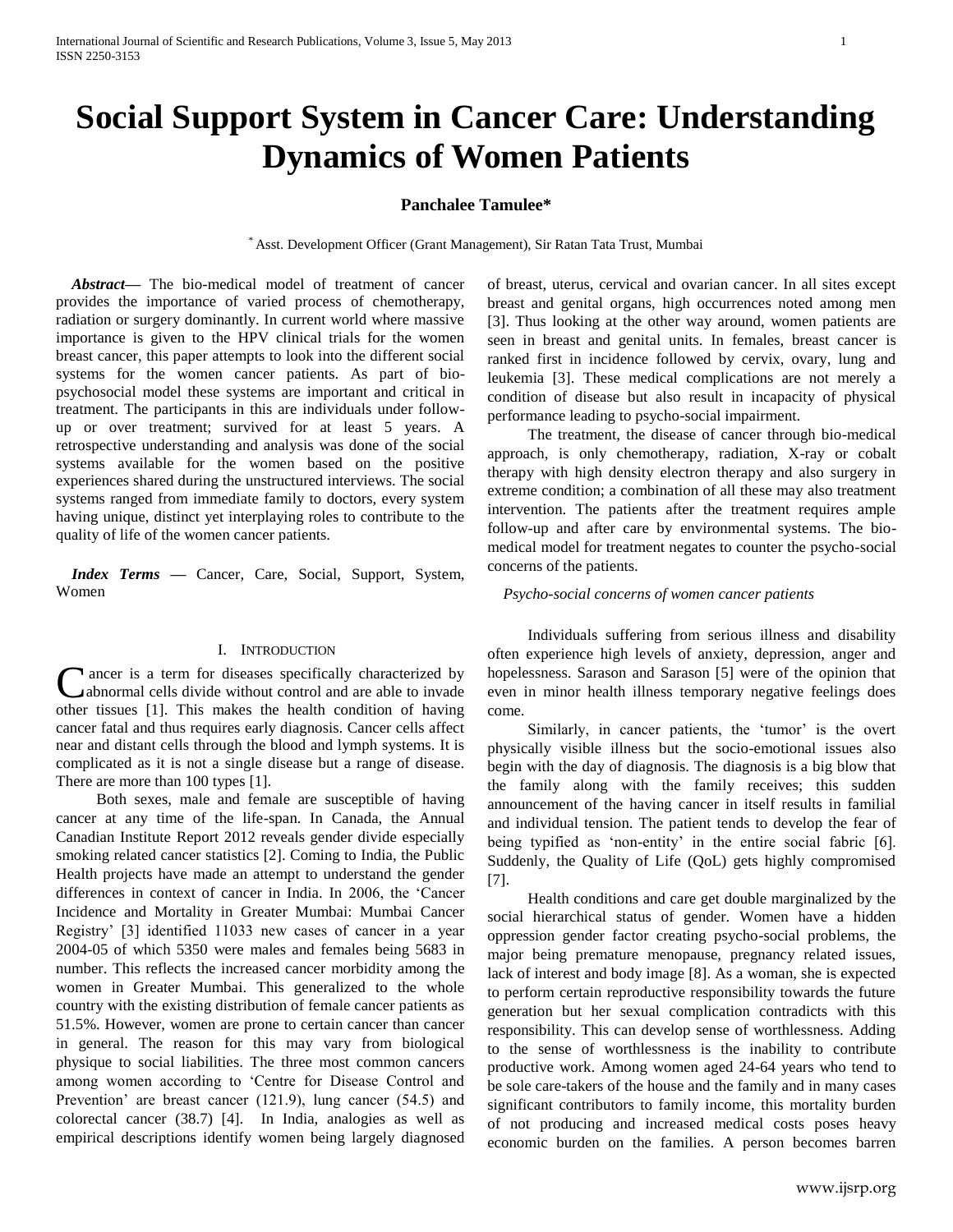(economically and reproductively) for the family. In fact in India, the years of life lost (YLL) due to cervical cancer in India is 936.6, highest in world. The complications are not restricted to having cancer but also during treatment and living life with cancer.

The treatment procedure of cancer also creates tension among the patients considering the fact that they are in a constant fear of the unknown [9]. The panic towards the unknown extends to consequences, side-effects and future as a social being. This cumulated with the reactions of people during the diagnosis and treatment. Moreover heavy medical cost of treatment impoverishing the individuals [10] leads to psycho-emotional blockade in the process of recovery.

#### II. RESEARCH CONCERN

The bio-medical model considers cancer as 'abnormal growth of cells' and thus the treatment being medical and hospital based. Many clinical trials throughout the world revolve with the aim of proving HPV vaccine for treating cancer. The medical fraternity to the rare condition recognizes or mostly fails to recognize the factors outside hospital affecting the process of overcoming cancer; either treatment, living along or follow-up.

However Engels through the bio-psychosocial model conceptualizes influence of three basic components through systems. A system is a dynamic entity with constituents that continuously interrelate [11]. Associations among functions (physical, emotional, cognitive and social roles), symptoms (fatigue, nausea/ vomiting, pain) and supportive care needs (physical, psychological, patient care and support, health system and information, sexual) are interrelated and influence each other. [9]. In Mila Gustavassan - Lilius's work [7], the researcher has spoken about support systems as a construct that has been widely acknowledged to be important in adjustment to somatic illness and to predict better Health Related Quality of Life (HRQL).

Similarly, social systems around cancer patients could help in enhanced quality of life. Patients could develop their support systems- partner, peers or family. Under this paper an attempt has been made in identifying support systems established or created among female cancer patients in context of Indian society wherein cancer is still a socio-cultural taboo.

#### III. METHODOLOGY

The study was administered as a part of the social work field practicum at an organization called 'Indian Cancer Society: Parel'. But it is to be considered that no response or any part the process of research has been influenced by the organization.

The method of priori of qualitative methodology was applied in choosing the population of the research study. All the women working the organization were informed about the research. The women who voluntarily came in and agreed upon being participants were registered under this research. 32 women cancer patients participated in the understanding and identifying social systems. They have had cancer of different parts specifically breast, uterus and ovary. They had survived cancer; they could be divided in two categories: over-treatment or

follow-up, surviving cancer for the minimum of 5 years. It is a retrospective case study design wherein the researcher through interviews and oral history looks into the historical and contemporary roles of social systems in their lifes.

The life experiences of the participants describing the social systems have been analyzed on the parameters of 'Quality of Life (QOL)'. The QOL indicates the effectiveness of social support system. It is a multidimensional construct that encompasses perceptions related to physical condition, psychological state, social status and other factors [12], [13]. Herein on the subjective content of the interviews, the QOL has been categorized into five heads: perception on general health, perception on cancer, attitude towards self, attitude towards self and mental health.

As part of methodology, a varied range of secondary literature has been referred and analyzed for developing and understanding linkages between social systems in Indian Context.

#### IV. RESULTS

#### *Identifying support systems*

The study with the interview of 27 women and oral histories of 5 elder women surviving cancer put forward the opinions and narratives of self-claimed women cancer survivors. The responses of the participants varied in terms of identifying social systems. But significant contributing social systems with specific yet common roles were mentioned and thus listed in the study.

Out of 32 respondents, 25 of them lived at homes and 7 lived in 'Residential Centers for Cancer Patients' in the city. Out of the 25 women living at home, 18 were married and others never married. Adding to this never married number, the respondents from the residential homes never married either. But in these 'residential homes', it is mandatory for a relative to accompany the patients. The residential home with co-patients and relative over a period of time becomes a close-knit community of support. The caretaker who is the relative or any member of the family becomes the immediate support system for the patient to look forward to. However it is recorded that these patients being women, the family puts in an unproductive (economically) member of the family like an uneducated sister. On the contrary there also has been instances where attendants act as caretakers as for the domicile to explore scope of jobs in the city. No matter under all circumstances, the caretakers' relation with the client determines the progress of general health cancer in specific.

"My brother lives with me in GBA (name abbreviated for confidentiality). He is one of the few members in the house who has been with me since diagnosis. Though he never comes for follow-up or even my workplace, but the fact that I have dinner with him together makes me happy" expresses the relief of having a support system in an emotionally-laden interview of a young lady of 33-year old.

On the contrary to this lady, the women living in residential homes were mostly looked after by other female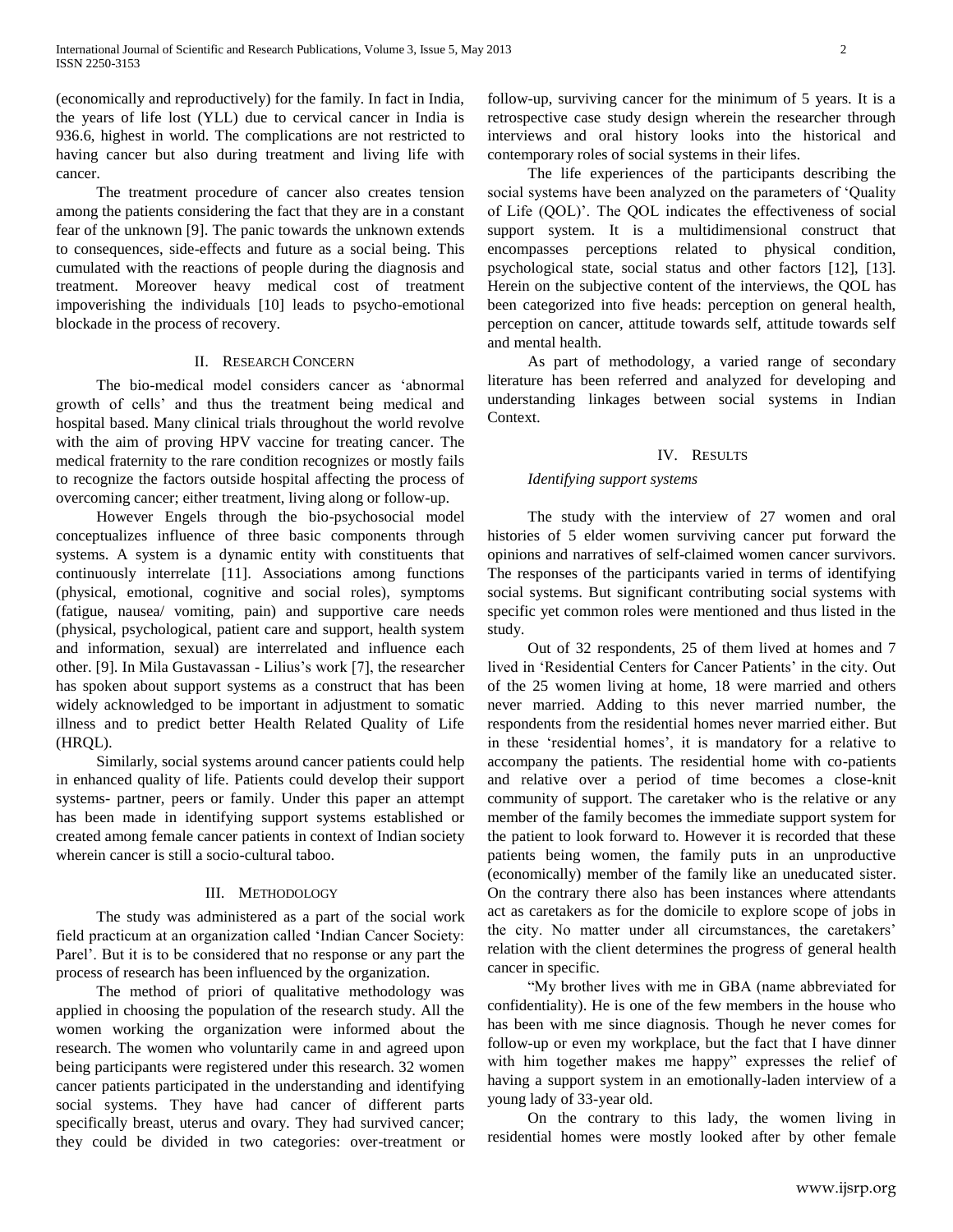member from the family who is also unmarried. The 7 participants living in residential homes were high praises to their caretakers as they had taken the risk of being with them against the complaints from other family members. As mentioned earlier no earning member would agree to be with the women patients.

The women living in houses with families could be categorized into: a. single women living with their parents b. married women living in their maternal houses and c. married women living with their spouses and siblings. This categorization has been done on the responses of the participants in identifying immediate environment being support system. Thus the primary support system for women living in families varies from their own parents to spouses. The system with which the woman patient had the most supportive relationship, she ended up being with that system as the immediate surroundings. Living with supportive families with positive interaction and clear communications has shown to be associated with low levels of stress-coping behavior, good psychological health, active adaptive to acute and chronic illness and high levels of adherence to treatment (Wambodt & Wambodt 2000). Thus it could underconsideration that the women living in these familial categories exhibited good responses to treatment process and follow-up because of their comfortable family system; be it with parents or spouse and children. "I did not have any problem of vomiting though I had 8 chemo as part of the treatment. I believe neither my parents nor my friends left me alone. My mother was sad and used to cry, but my friend was there to give me strength and my family too. Marrying was not an option for me, never will I but still I do not feel lonely" articulated a 45 year old cervical cancer survivor who identified peer circles in addition to family as an important part of social system.

Of 18 married cancer survivors, 11 lived with their husbands and the rest with maternal families. Living together or separated creates a difference in treatment adherence could not be analyzed; it was considered to be a sensitive issue to be discussed.

Dominantly the responses identified the 'workplace' as a social system. It being a rehab centre provides cancer patients especially women to have a common platform to discuss concerns on cancer, self, family and other. In cases of lack of familial support, the center support is of utmost important and thus can be considered as a secondary relationship. All 32 women identify this as a crucial support system through the copatients as well as the medical social workers.

A unique but critical support system identified it the medical/ paramedical staff involved in the treatment or follow-up process. 5 out of 32 recognize the doctor-patient relationship. Motivation from the doctors and the nurses can become the ultimate complex binding of professionalism and principle of individualization enabling the patient to adhere to the treatment and follow-up.

# *Effects on Quality of Life (QOL)*

The effectiveness of the support system has been classified into five dimensions of individual growth and development.

### B.1 Perception on General Health

The interaction with the immediate support system as mentioned in the above section, determines the general health conditions of the individual. Accompanying the patient or fixing an appointment with the doctor influence the process of compliance among cancer patient in maintaining their general health graph. The respondents varied on aspects of identifying specific people persuading their health related quality of life. One of the respondents spoke of co-workers from the rehab- centre visiting her while she was suffering from fever; this made her feel good and significant. On similar line "being with my mother, parents have helped me maintain scheduled life and not just listen to orders. I can eat, drink and take no tensions to go to the doctor" says a participant who never married due to her breast cancer, who considers herself to be fit credits to her family.

## B.2 Perception about Cancer

Cancer in the time of diagnosis was a sudden shock to all the participants; this was a common reaction for all. The participants spoke of the interactions with medical social workers and doctors reducing the burden of emotions and fear. Also the social worker's intervention on subsidized treatment or sponsored treatment lessens the self-guilt of financial pain on the family.

Perception on cancer, however as described by the participants was larger affected by the shared experiences of the co-patients in rehab-centre and residential homes. "I always used to wonder why me and why cancer; I must have done some sin to be punished and thus need to die. But I met at least five women cancer patients a day surviving cancer in the rehab-centre. They lived more months and years …7-8 years; I could never believe before. But now I know I too can" a breast cancer survivor survived for 8 years now spots out the distinct role of co-patients (co-workers) in recovery process.

## B.3 Attitude towards self

Sense of worthlessness and concerns about body image are of prime importance during the treatment that was spoken by all 32 participants. The earnings from the rehab centre directly implied into economic contribution and thus being productive. The engagement, interaction and the facilities of scholarships and sponsorship of continuing education or for children as well as for treatment helped in overcoming the situation of self-burdening on the family. "I earned. I am here so I get scholarship for my children; I have breakfast, three meals and milk. What else do I want: I am contributing and self-sustaining. My husband abandoned me anyways. NO changes in my body but he still he did." explains a woman living with her sister with her children.

The response also expresses the partner support towards physical concerns. She related physical changes to her abandonment. In spite of none, she was left. The sense of sexual infertility and physically deformed exists high among individuals being separated. For 17 women mentioned that the acceptance of themselves by their partners, peers or family members would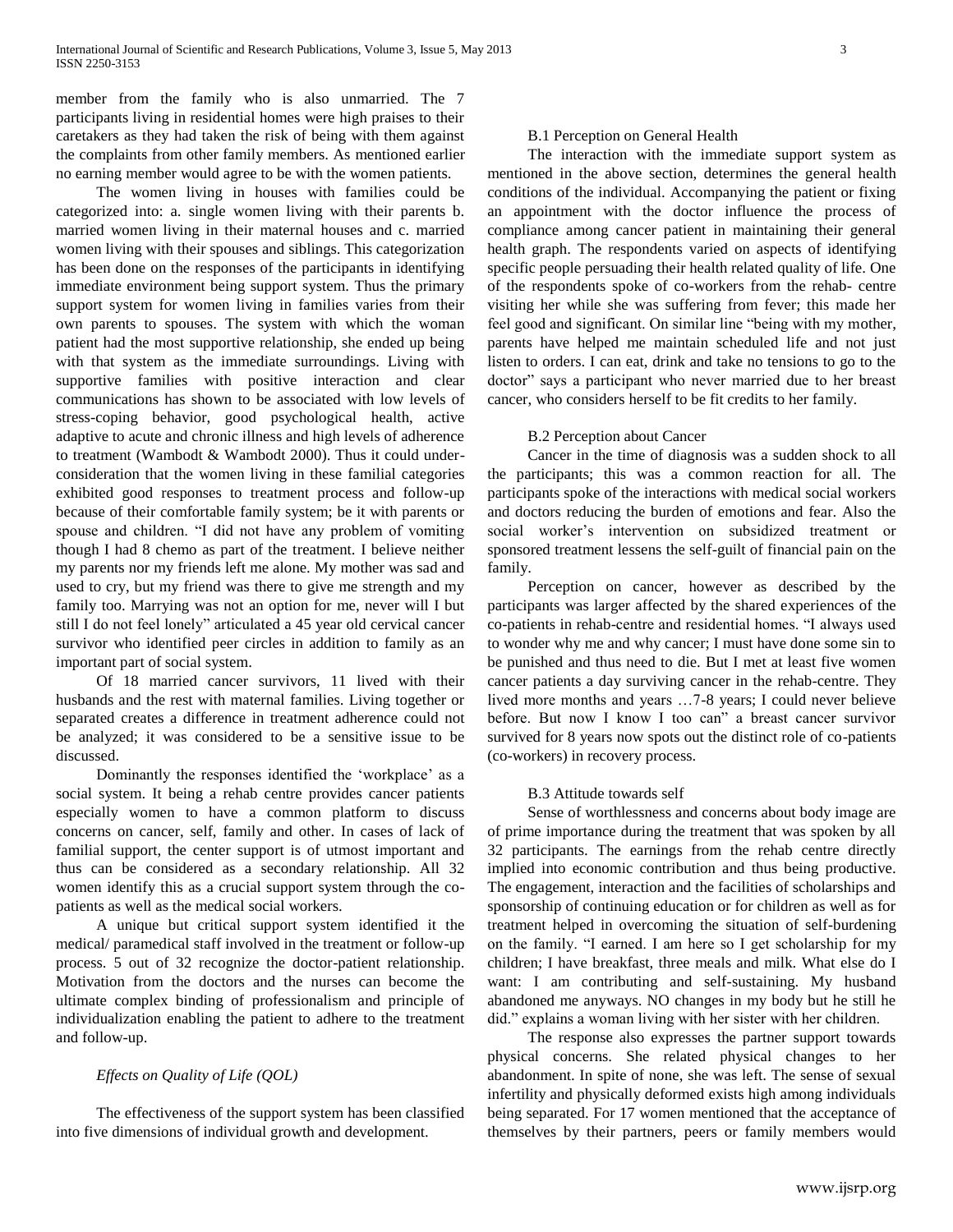help them lead the same life as before cancer; a life full of selfconfidence.

# B.4 Attitude of others

"My in-laws were of the opinion that I carried cancer germs in ovary from my maternal house. Do not know how much it is true but signs of their rejections, facial expressions and acts hurt me. Gradually my husband started talk to them about my condition and convinced mother-in-law to go to doctor with me. I was surprised she agreed and many a times later she repeated this" a female did experience in attitude of other family members with the support of immediate social system.

Support systems work in such a manner that they could influence each other. However all the women are of the opinion; the process of acceptance and positive attitude towards them by others is slow and sometimes miraculous. Mostly primary caregivers and attendants have a hope of recovery for the patients.

# B.5 Mental Health

Out of 32 participants, 26 responded that having a peer or a partner to share gave them a sense of mental peace. The peer or the partner could vary from an old friend, co-patient or coworker or even counselors/ social workers. It develops a peer importance defining social roles and status. All support systems indirectly affected the mental well-being; components of stress, tension and conflict are shaped by participants' social life at place of residence (home or residential homes), workplace (rehab centre), hospital and larger community.

"I wanted to end my life but I joined the rehab to re-visit myself. I started earning every day. That is when I realized I can do something. It brought me some sense of liberation, responsibility and worthiness" a 38 year old married suffering from severe depression leading to suicidal tendency a year back.

## V. DISCUSSION

A cancer diagnosis often results in a reassessment of life that does not correspond directly with health status [14]. The life shakes to the extent to distorted relationships, defining newer economic, social and individual communication patterns. In this hassle of tumbled relationships, existing social systems are key and defining factor to determine the course of action of the patients with reference to cancer treatment and care. The result has prominently reflecting social systems helping in influencing and developing the positive attitude of patients maintain life style and structure.

Durkheim [15] in his analysis advocates; suicide rates were higher among individuals who were less socially integrated than among those who had many social ties. Drawing lines on similar grounds, social relationships for women cancer patients have developed them to develop spaces for self as individual and social being establishing an optimistic understanding.

The qualitative description of the participants identifies definite dominant social systems acting as active support mechanism and system for the patients.

1. Immediate Caretakers: Family member, parents or spouse

2. Doctor-patient relationship: Principle Doctor Investigator, associate doctors or nurses

3. Peer Group: Co-patients or friends

4. Workplace colleague: co-workers who have survived/ with cancer

Diagram 1: Social systems with significant roles for the women cancer patients



The definite roles and influences on the woman cancer patient have been explained in the diagram above. The different social systems interplay and also contribute uniquely to the conditions of life; these support the well-being of the individual cancer patient enhancing the Quality of Life (QOL). The relationship of living with husband, family or a person is related to a positive reflection on oneself. It cuts across the feeling of worthlessness but also institutes women cancer patients as companions or members of the household. Women, who were divorced, separated or never married reported higher levels of fatigue [14]. In this study women married or not, but sharing a household space with any person, husband, siblings, parents ascertain the sense of belongingness. This results in health mental health and also lesser fatigue. The inherent anthropological understanding that 'man is social' is retained making these women part of the society. Under such conditions of acceptance, there not scope for the feeling of rejection from social functioning to affect adherence in cancer treatment or follow-up. In fact it is significantly expressed that the family members or co-workers accompanying the patients during chemo-therapy diminishes the mental-emotional side-effects of